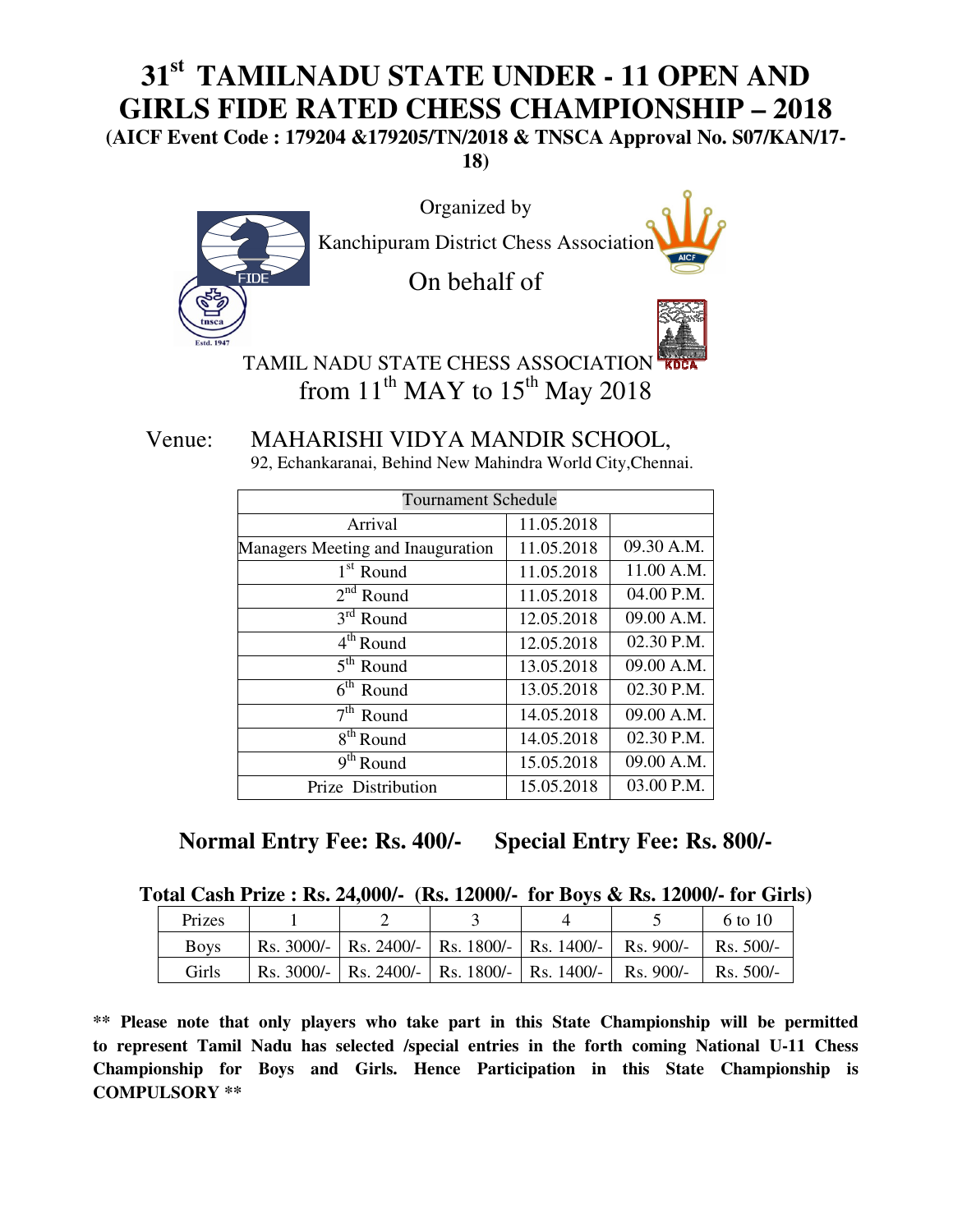| Age Limit                                            | Players should have been born on or after 1.1.2007.                                                                                                                                                                                                                                                                                                                                                                                                                                                                                                                                                                                                                                                                                                                                                                                                                                                                                                                                         |
|------------------------------------------------------|---------------------------------------------------------------------------------------------------------------------------------------------------------------------------------------------------------------------------------------------------------------------------------------------------------------------------------------------------------------------------------------------------------------------------------------------------------------------------------------------------------------------------------------------------------------------------------------------------------------------------------------------------------------------------------------------------------------------------------------------------------------------------------------------------------------------------------------------------------------------------------------------------------------------------------------------------------------------------------------------|
| Eligibility<br>Boarding &<br>Lodging                 | Age proof is required. Certificate should be from the Panchayat/Municipality<br>or corporation obtained soon after birth. Players without the date of birth<br>certificate will not be allowed to participate. As per the rules of AICF, only<br>players whose dates of birth are registered within one year of their birth are<br>permitted to take part in respective age group state/nationals. Other country<br>passport holders shall not be allowed to participate in the State Chess<br>Championship. Only Tamil Nadu Players Can participate this championship<br>Unfurnished dormitory type of lodging will be provided to seeded/selected<br>players and one manager per team at school campus. (Nominated by the<br>district association). Players are requested to bring their own beddings.<br>Canteen facilities are available on payment basis at the school premises itself.<br>All special entries and accompanying persons have to arrange accommodation<br>of their own. |
| Registration of<br>Participants with<br><b>AICF</b>  | AICF player registration is compulsory for all players. AICF Player<br>Registration fee is Rs. 250/- for the year 2018-2019. AICF player registrations<br>will be accepted only through online. Players / Arbiters registration should be<br>done well before the start of event (Tournament). For renewing AICF<br>registration of existing players, please click http://aicf.in/players/<br>For fresh AICF registration please click http://aicf.in/online-player-registration/<br>For fresh AICF registration, players are requested to keep their scanned<br>passport size photograph and birth certificate and a valid email address<br>(unique) not used by any other person/ player for AICF, ready before the<br>registration process.<br>Note: Only passport size (less than 1MB) photographs in jpeg format should                                                                                                                                                                |
| Registration of<br>Participants with<br><b>TNSCA</b> | be uploaded.<br>All the participants of 31 <sup>st</sup> Tamil Nadu State Under - 11 Open and Girls Chess<br>Championship – 2018 must be registered with TNSCA by paying Rs. 150/- as<br>player registration fee for the year 2018-2019, the players have to submit their<br>Date of Birth Certificate copy and one passport size photo along with the duly<br>signed TN Players' Registration Form. Players who have already paid must<br>show the proof of the same.                                                                                                                                                                                                                                                                                                                                                                                                                                                                                                                      |
| Kanchi<br>Registration<br>Default Time               | Kanchi District players registration is compulsory for Kanchi District players<br>only. The fee for the year $2018-2019$ is Rs. $100/-$ only.<br>Default time is 15 minutes. Players have to be at the boards within 15 minutes<br>of the start of the round.                                                                                                                                                                                                                                                                                                                                                                                                                                                                                                                                                                                                                                                                                                                               |
| Rules                                                | FIDE rules in force shall apply.                                                                                                                                                                                                                                                                                                                                                                                                                                                                                                                                                                                                                                                                                                                                                                                                                                                                                                                                                            |
| System of Play                                       | The Tournament shall be conducted as Nine rounds Swiss System.                                                                                                                                                                                                                                                                                                                                                                                                                                                                                                                                                                                                                                                                                                                                                                                                                                                                                                                              |
| Time Control                                         | 90 minutes each plus 30 seconds increment from the move one.                                                                                                                                                                                                                                                                                                                                                                                                                                                                                                                                                                                                                                                                                                                                                                                                                                                                                                                                |
| Tie-break                                            | Direct encounter, Buchholz Cut 1, Buchholz, Sonneborn Berger and number<br>of wins (forfeit included) tie-break rules will be applied. In case of tie, prizes<br>will not be shared.                                                                                                                                                                                                                                                                                                                                                                                                                                                                                                                                                                                                                                                                                                                                                                                                        |
| Chess Clocks                                         | Each Association is requested to provide at least two chess clocks for every<br>four players.                                                                                                                                                                                                                                                                                                                                                                                                                                                                                                                                                                                                                                                                                                                                                                                                                                                                                               |
| Appeals<br>Committee                                 | An Appeals Committee comprising of five members plus two reserves will be<br>formed at the managers meeting. All the members and reserves shall be from<br>different districts. No member of committee can vote on dispute in which a<br>player from his own district is involved and in such case(s), the reserve<br>member takes his place. The decision of the appeals committee is final and<br>binding on all players concerned.                                                                                                                                                                                                                                                                                                                                                                                                                                                                                                                                                       |
| Tournament<br>Committee                              | The tournament committee consisting of the General Secretary, TNSCA or<br>his representative, The Secretary of Kanchi DCC or his representative and                                                                                                                                                                                                                                                                                                                                                                                                                                                                                                                                                                                                                                                                                                                                                                                                                                         |

## RULES AND REGULATIONS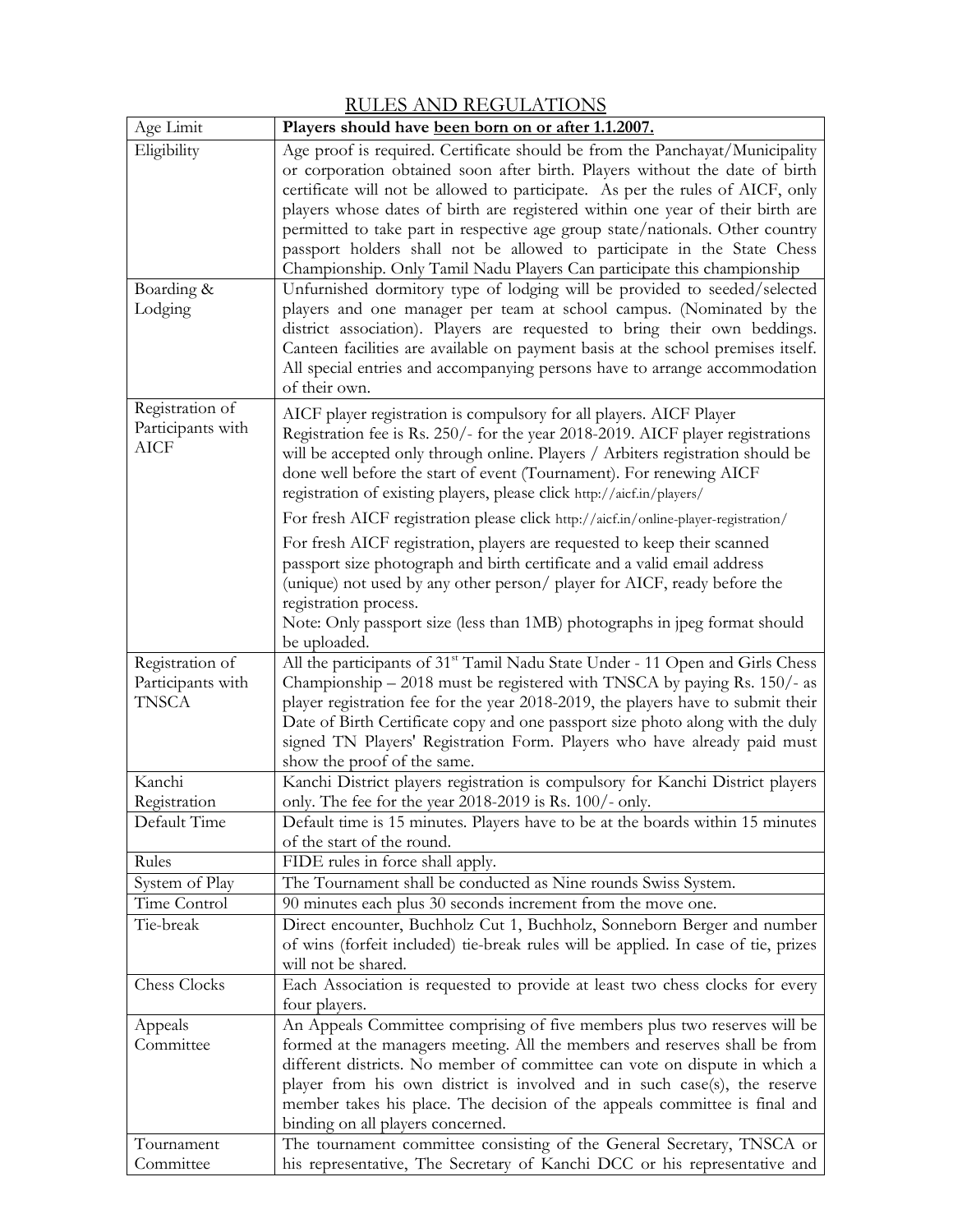|                    | representative from another district to be nominated by the TNSCA shall            |  |  |
|--------------------|------------------------------------------------------------------------------------|--|--|
|                    | decide on all emergency matters.                                                   |  |  |
| Protest            | Protest, if any against the decision of the Chief arbiter shall be made in writing |  |  |
|                    | with a protest fee of Rs. 500/- within 15 minutes of the incident.                 |  |  |
|                    | The decisions of the appeals committee shall be final and binding on all           |  |  |
|                    | concerned. The protest fee is refundable one if the protest is upheld.             |  |  |
| Withdrawals        | A player may withdraw from the tournament at any stage after informing the         |  |  |
|                    | Chief Arbiter in writing.                                                          |  |  |
| Arrears            | The players belonging to Districts which are in arrears to TNSCA will not be       |  |  |
|                    | allowed to take part.                                                              |  |  |
| Rights of          | The TNSCA /organizer Kanchipuram District Chess Association reserve the            |  |  |
| Admission          | right to admit / reject any entry without assigning any reason thereof.            |  |  |
|                    | The TNSCA/organizer Kanchipuram District Chess Association reserve the             |  |  |
|                    | rights of admission to the venue and lodging place.                                |  |  |
| Instruction to the | Complaints against suspected over-aged players could be made with a fee of         |  |  |
| District Chess     | Rs.1000/- to the organizers before the end of the second round who shall           |  |  |
| Associations       | medically verify the players concerned and the matter will be taken to AICF        |  |  |
|                    | through TNSCA.                                                                     |  |  |

|                | Eligibility: Subject to the age limit, the following players can participate                                                                                                                                                                                                                                                                                        |
|----------------|---------------------------------------------------------------------------------------------------------------------------------------------------------------------------------------------------------------------------------------------------------------------------------------------------------------------------------------------------------------------|
| $\mathbf{1}$   | Every affiliated district / Special unit can field two players in each category.                                                                                                                                                                                                                                                                                    |
| 2              | The top four rankers of the TN State Under-11 Boys and Girls Chess Championships 2017 are seeded<br>to play here in respective category subject to age stipulation.                                                                                                                                                                                                 |
| $\overline{3}$ | The top two rankers of the TN State Under-9 Boys & Girls Chess Championships 2017 are seeded to<br>play in their respective categories.                                                                                                                                                                                                                             |
| $\overline{4}$ | The Champion of TN State U-7 Open & Girls Chess Championship 2017 are seeded to play in their<br>respective categories.                                                                                                                                                                                                                                             |
| 5              | In addition to above the following Districts can field additional entries by virtue of three medal winners<br>(gold, silver and bronze) secured by their players in the last 30th TN State Under 11 Open & Girls<br>Chess Championship 2017 held at Erode.<br>Boys - Gold & Silver (3+2) - (Tiruvallur), Bronze (Chennai). Girls - Gold (3) (Chennai), Silver (2) - |
|                | (Erode), Bronze (1) - (Coimbatore). All these nominations from the District Associations shall be<br>given only from the Rank list of their respective District championships with proof and not to anybody<br>else.                                                                                                                                                |
|                | Boys - Tiruvallur -5 (Gold & Silver 3+2), Chennai - 1 (Bronze). Girls - Chennai - 3 (Gold), Erode - 2<br>(Silver), Coimbatore -1 (Bronze). All these nominations from the District Associations shall be given<br>only from the Rank list of their respective District championships with proof and not to anybody else.                                            |
| 6              | The host Kanchipuram District Chess Association is entitled to field one additional entry in each<br>category.                                                                                                                                                                                                                                                      |
| $\overline{7}$ | Any player who pays the prescribed Special entry fee: Open: Rs.800/-Girls: Rs.800/- may be<br>considered for participation with recommendation of the respective District Association.                                                                                                                                                                              |
| $8\,$          | The TNSCA General Secretary can nominate one entry.                                                                                                                                                                                                                                                                                                                 |
| 9              | Any current National Champion in any category is to be seeded to All State championships subject to<br>age stipulation.                                                                                                                                                                                                                                             |
| 10             | Any current National No. 2 and 3 are to be seeded to the same category State Championship subject to<br>age stipulation.                                                                                                                                                                                                                                            |
| 11             | Any current World Champion in any category is to be seeded to All State Championships subject to age<br>stipulation.                                                                                                                                                                                                                                                |
| 12             | Any current World No. 2 and 3 are to be seeded to the same + one step higher State championships<br>subject to age stipulation.                                                                                                                                                                                                                                     |
| 13             | Any Current Asian Champion is to be seeded to the same plus one step higher state championship<br>subject to age stipulation.                                                                                                                                                                                                                                       |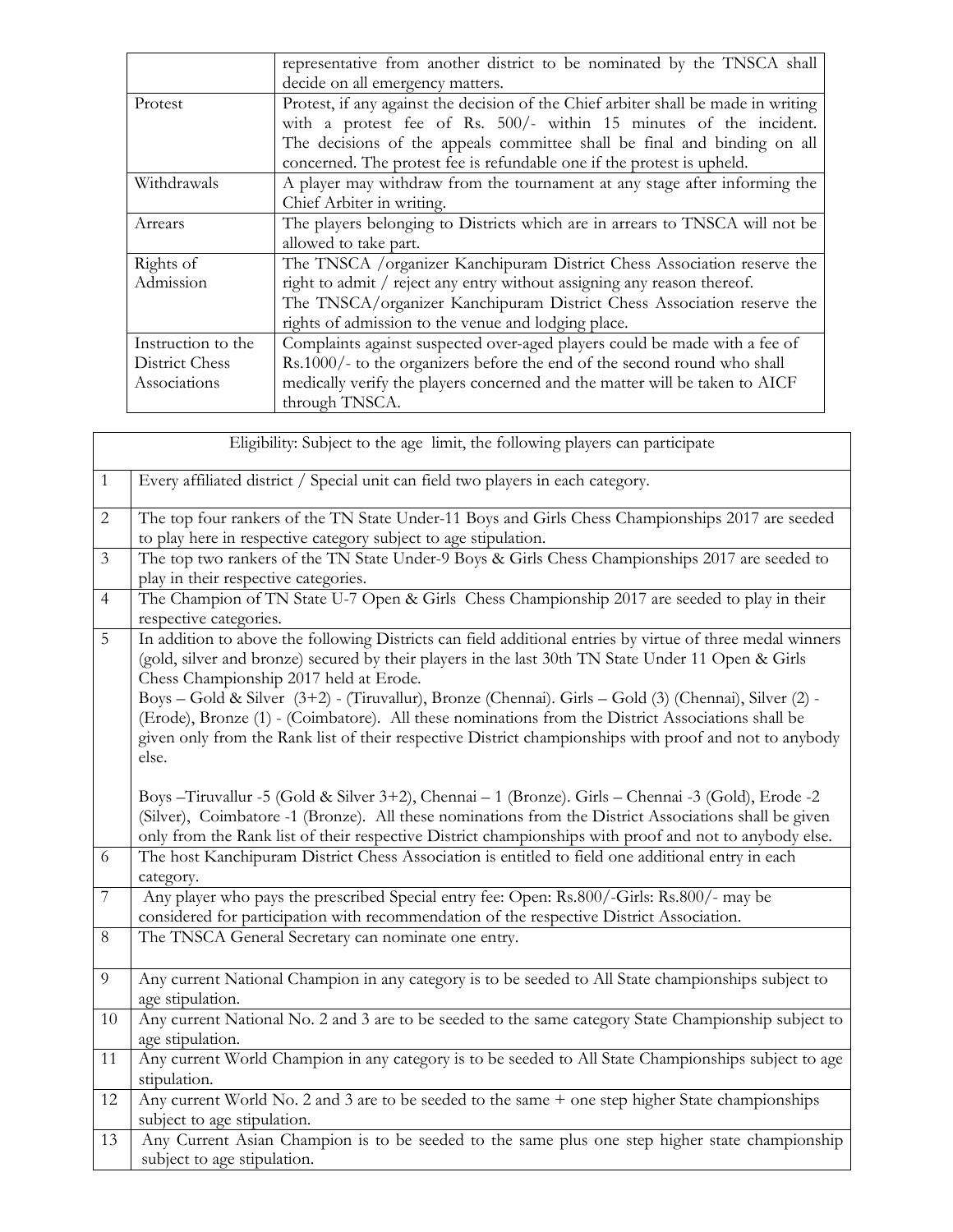| 14  | Any Current Asian No. 2 and 3 are to be seeded to the same category subject to age stipulation.                                     |
|-----|-------------------------------------------------------------------------------------------------------------------------------------|
| 15  | Any current State Champion is to be seeded to all lower categories State Championships subject to the<br>restriction regarding age. |
| 16  | All GMs & IMs are seeded to all Open (boys) State Championships subject to age stipulation.                                         |
| 17  | WGMs & WIMs are seeded to all State Chess Championships, subject to age stipulation.                                                |
| 18. | Only Indian Nationals are eligible to participate.                                                                                  |

Entry fee to be paid by Demand Draft in favour of "Kanchipuram District Chess Association", payable at Chennai and sent to: L.R. Bhuvanaa Sai, joint Secretary KDCA, 1/29 Ravi Street, Bharathipuram, Chromepet, Chennai-600 044. Mobile : 99628 44535., E-mail : kanchichess64@gmail.com

All entries whether 'regular' or 'special' should be routed through the respective district chess association on or before 05.05.2018. No entry will be entertained after 05.05.2018. Copy of the entry should be sent to Tamil Nadu State Chess Association E-mail: tnchess64@gmail.com

Entries should be routed only through their respective District Chess Associations. For details contact between 11 AM and 8 PM : (S/Shri/Smt)

#### **L.R. Bhuvanaa Sai, Joint Secretary, Kanchi District Chess Association Mobile 9962844535, 7010456349. E-mail : kanchichess64@gmail.com**

### **2. H. Santhanam, Joint Secretary, Kanchi District Chess Association Mobile 9840583157, 8072916857.**

## **Advisory Committee: (S/Shri)**

- **1. P.Stephen Balasamy , Hon. Secretary, TNSCA**
- **2. D.K.Srinivasan, Hon. President, KDCA**

#### **Organizing Committee (S/Shri):**

- **1. M.Muthukumar, Hon. Secretary, KDCA**
- **2. V.Rajaraman, Hon. Vice President, KDCA**
- **3. D.Ebenezer Rajkumar, Hon. Treasurer, KDCA**

#### **Accommodation & Transport:**

Free Dormitory Accommodation will be provided to all selected and seeded players in the school premises itself. Any queries with regards to the free lodging can be directed to Mrs. Bhanumathi, Joint Secretary, KDCA @ 9884595035 between 11 AM and 8 PM.

All other players are requested to make their own arrangements for lodging. A list of lodges in and around Mahindra city is provided below along with the contact details. Please contact them directly and book your accommodation in advance.

Venue Info:

- $\geq 7$  Kms from the main gate
- $\geq 15$  min drive from Chengalput
- $\geq 1$  hour drive during peak hours from Tambaram
- $\triangleright$  Bus pickup and drop arranged from Main gate at selected timings.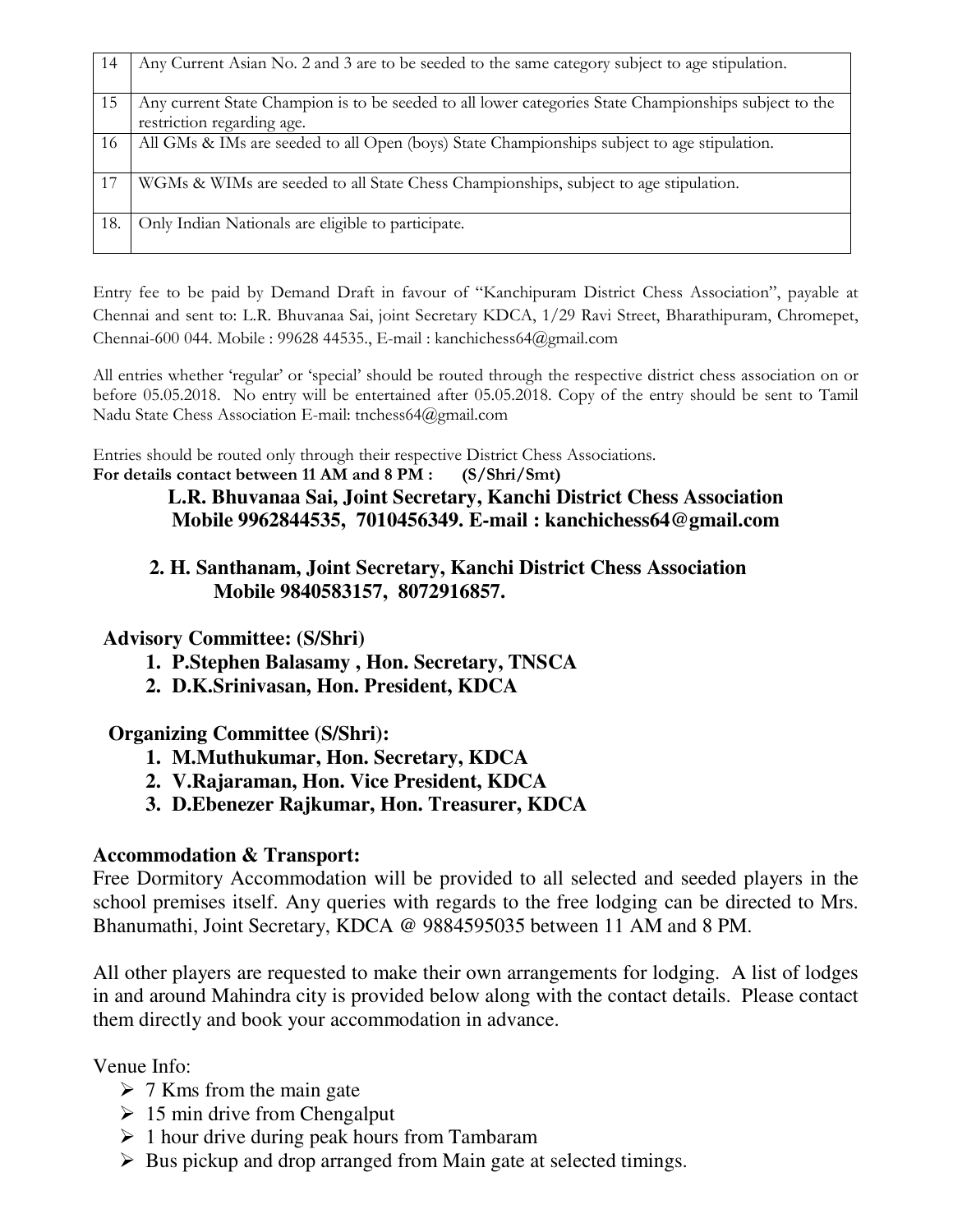- $\triangleright$  Pickup and Drop arrangements are being done from/to Chengalput Railway station on  $11<sup>th</sup>$  and  $15<sup>th</sup>$  respectively.
- $\triangleright$  Auto fare from main gate to School is Rs.150/- (for 3 persons)

## **AC & Non-AC Rooms (sharing basis) close to Mahindra city:**

- 1. NPR Residency, Guduvancherry 91-8754001217 / 044-27462077
- 2. Vassi Palaze MarimalaiNagar 9176657108
- 3. Raju's Residency Park(above Adyar Ananda Bhavan hotel) , Guduvancherry 8144630485 / 8144730485/7299940255
- 4. Hotel Munivelu International above Shri Ganesh Bhavan), Chengalput 044- 27426317 / 27427317 / 27429317

### **Inside Mahindra City:**

- 1. Corporate Stays (only AC rooms on sharing basis) 044-27460466 /7550075888
- 2. Sri Krishna Hostel (AC & Non-AC Paying Guest hostel room) 9840825896 / 9840825897/ 9840942759

Canteen Facilities are available within the campus at nominal rates.

|                | PREVIOUS WINNERS |                  |                                      |                     |  |  |
|----------------|------------------|------------------|--------------------------------------|---------------------|--|--|
|                | <b>No</b> Year   | <b>Place</b>     | <b>Boys</b>                          | <b>Girls</b>        |  |  |
| $\mathbf{1}$   |                  | 1989 Coimbatore  | T. K. Chandrasekar                   | A. Chithra Selvi    |  |  |
| $\overline{2}$ |                  | 1990 Pollachi    | Y. Syed Anwar Shazuli                | S. Sujatha          |  |  |
| 3              |                  | 1991 Salem       | G. Vinod                             | A.Vidhya            |  |  |
| $\overline{4}$ |                  | 1992 Madurai     | N. Kedar                             | S. Cynthia          |  |  |
| 5              |                  | 1993 Madurai     | K. Sasikaran                         | S. Sasirekha        |  |  |
| 6              |                  | 1994 Madurai     | R.R. Laxman                          | S. Sasirekha        |  |  |
| 7              |                  | 1995 Madurai     | S. Karthik                           | P. Sumathi          |  |  |
| 8              |                  | 1996 Selaiyur    | S. Karthik                           | C. Delphin          |  |  |
| 9              |                  | 1997 Coimbatore  | M.R. Venkatesh                       | K. Charanya         |  |  |
| 10             |                  | 1998 Chennai     | J. Deepan Chakravarthy   M. Kasthuri |                     |  |  |
| 11             |                  | 1999 Sivakasi    | R. Siddarth                          | P. Priya            |  |  |
| 12             |                  | 2000 Chennai     | B.R. Kidambi                         | Ishwarya Shobana    |  |  |
|                |                  | 13 2001 Salem    | T. Abbay                             | G. Sowmiya          |  |  |
| 14             |                  | 2002 Thiruvallur | Aswin Jayaram                        | Anjanaa N Sowjanyaa |  |  |
|                |                  | 15 2002 Madurai  | S.P. Sethuraman                      | Pon N Krithika      |  |  |